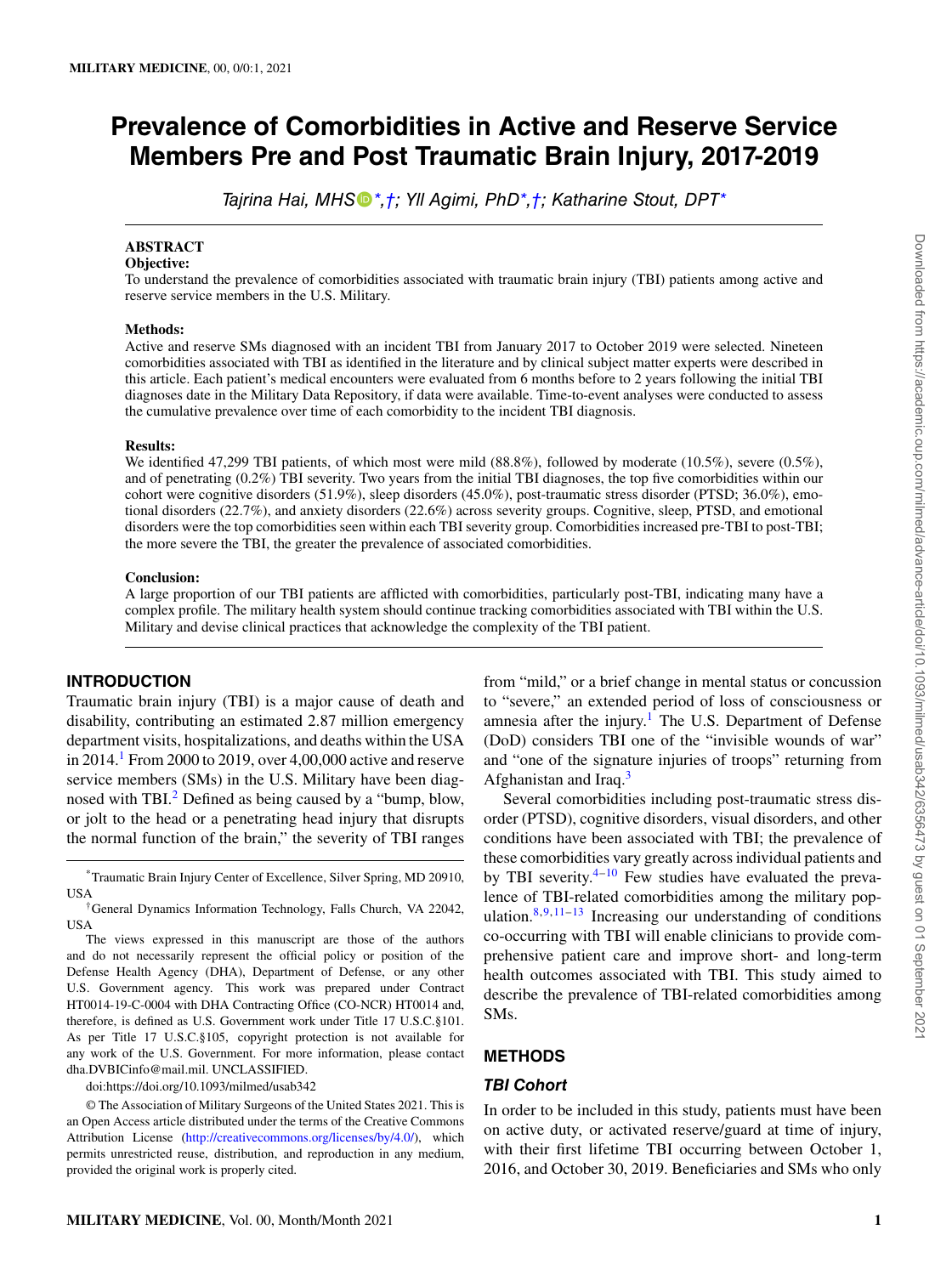had a history of TBI were excluded. Because we were unable to distinguish new TBIs from repeat TBI care using electronic health records, the incident date is defined as the first hospitalization or outpatient encounter that includes a qualifying TBI diagnosis code in any diagnostic position within DoD's medical record data. Similarly, the severity of each patient's initial TBI diagnosis was determined using these definitions. Patients coded with multiple TBI severities during the study period were assigned the highest severity based on the DoD TBI case definition. As per DoD's case definition practice, patients categorized as "unclassified" were recoded to the lowest TBI severity category—mild TBI.<sup>[14](#page-7-5)</sup>

Two comparable approaches were used to identify each patient's first lifetime TBI. For patients with their first TBI diagnosis before June 2018, we used incidence data from the Armed Forces Health Surveillance Division (AFHSD) to identify patients and their incident diagnoses date. Due to a disruption of data availability from the AFHSD at the time of the analyses, for patients with their incident TBI diagnoses date after June 2018, we used data from the Military Health System Data Repository (MDR) to identify the patient's first TBI ambulatory encounter or hospital admission diagnoses. For this cohort, a washout period of 6 months was used to ensure patients had no prior TBI medical encounter or admission and to ensure that the TBI represented a new injury. Both approaches used the International Classification of Diseases, 10th edition, Clinical Modification (ICD-10-CM) codes based on the official DoD's TBI case definition to identify incident TBI.<sup>[15](#page-7-6)</sup>

## *Data Sources and Medical Encounters*

To identify TBI severity and selected comorbidities, we queried 10 diagnostic fields in the Comprehensive Ambulatory Patient Record and 20 diagnostic fields from the Standard Inpatient Data Record to capture ambulatory care and inpatient healthcare data in military treatment facilities. Twenty-five diagnostic code fields in the TRICARE Encounter Data-Institutional, and TRICARE Encounter Data Non-Institutional were used to capture purchased care data including ambulatory care, inpatient consultations, and the emergency department in civilian or veteran's administration facilities. Service members with incident TBI in the deployed setting were excluded due to poor electronic healthcare record coding in the deployed setting.

Cause of injury data was not available in this study due to poor external coding in the military health system. Providers may include cause of injury information within the medical notes, which requires manual record abstraction, a process outside the scope of this study. Furthermore, only 4% of newly identified SMs with TBI are considered to be deployment-related during the study's time period,<sup>[2](#page-6-1)</sup> indicating the majority of TBIs were caused by non-combat-related events.

Each patient's medical encounters 6 months before their initial TBI diagnoses and up to 2 years post-TBI incidence

were extracted from the databases if the data were available. We obtained medical encounters for the TBI cohort from October 1, 2016, through March 16, 2020.

# *Comorbidities*

The resulting list of comorbidities is reflective of a targeted literature review and consensus by clinical subject matter experts from the DoD TBI Center of Excellence, which among others, included a neurosurgeon, physiatrist, nurse practitioners and expert physical therapist. Traumatic brain injury Center of Excellence is a congressionally mandated collaboration of the DoD and Veterans Affairs to promote state-of-the-science care from point-of-injury to reintegration for SMs and veterans with brain injury. Within the DoD, others have studied comorbidities associated with TBI. The con-ditions selected were based on those studied by the AFHSD,<sup>[16](#page-7-7)</sup> identified by subject matter experts on TBI working in the military health system, and identified in our literature review as being associated with TBI, pre- and post-diagnoses (see supplemental references). Diagnosis code grouping was based on "parent" ICD-10-CM categories for the condition. Clinical subject matter experts in TBI reviewed and validated the conditions and corresponding codes before the analyses was conducted. Twenty-two comorbidities were identified and 19 comorbidities are shown in this article. Three comorbidities—apraxia disorders, growth hormone disorders, and psychosis—are excluded due to low prevalence within our population. Supplementary Appendix 1 lists the comorbidities and their associated ICD-10-CM codes. Post-traumatic stress disorder, emotional disorders, anxiety disorders, and depressive disorders were shown separately due to their focus in the literature among TBI patients.<sup>[4](#page-6-3),[5](#page-6-4),[11](#page-7-3),[17](#page-7-8)-[19](#page-7-9)</sup>

# *Analyses*

To measure the cumulative prevalence of comorbidities preand post-TBI, we used time-to-event analyses from a period of 180 days before patient's initial TBI diagnoses to the first occurrence of the comorbidity. Because we examined comorbidities in relation to the incident TBI diagnosis date, with the earliest date at 6 months before the TBI diagnosis, we define the presence of these comorbidities as cumulative prevalence.

We evaluated the cumulative prevalence of each comorbidity at the following time intervals in relation to the incident TBI diagnoses: 6 months before, 3 months before, 1 month before, at the incident TBI diagnoses visit, 1 month post, 3 months post, 6 months post, 9 months post, 1 year post, and 2 years post incident TBI diagnoses. This article highlights the cumulative prevalence rates at 6 months before, 1 month before, at the incident TBI visit, and 2 years post-TBI diagnoses. The differences in cumulative prevalence by TBI severity were determined using the logrank test. Mantel Haenszel chi-square tests and student's *t*-tests were used to determine differences within demographic characteristics by TBI severity. SAS Software, version 9.4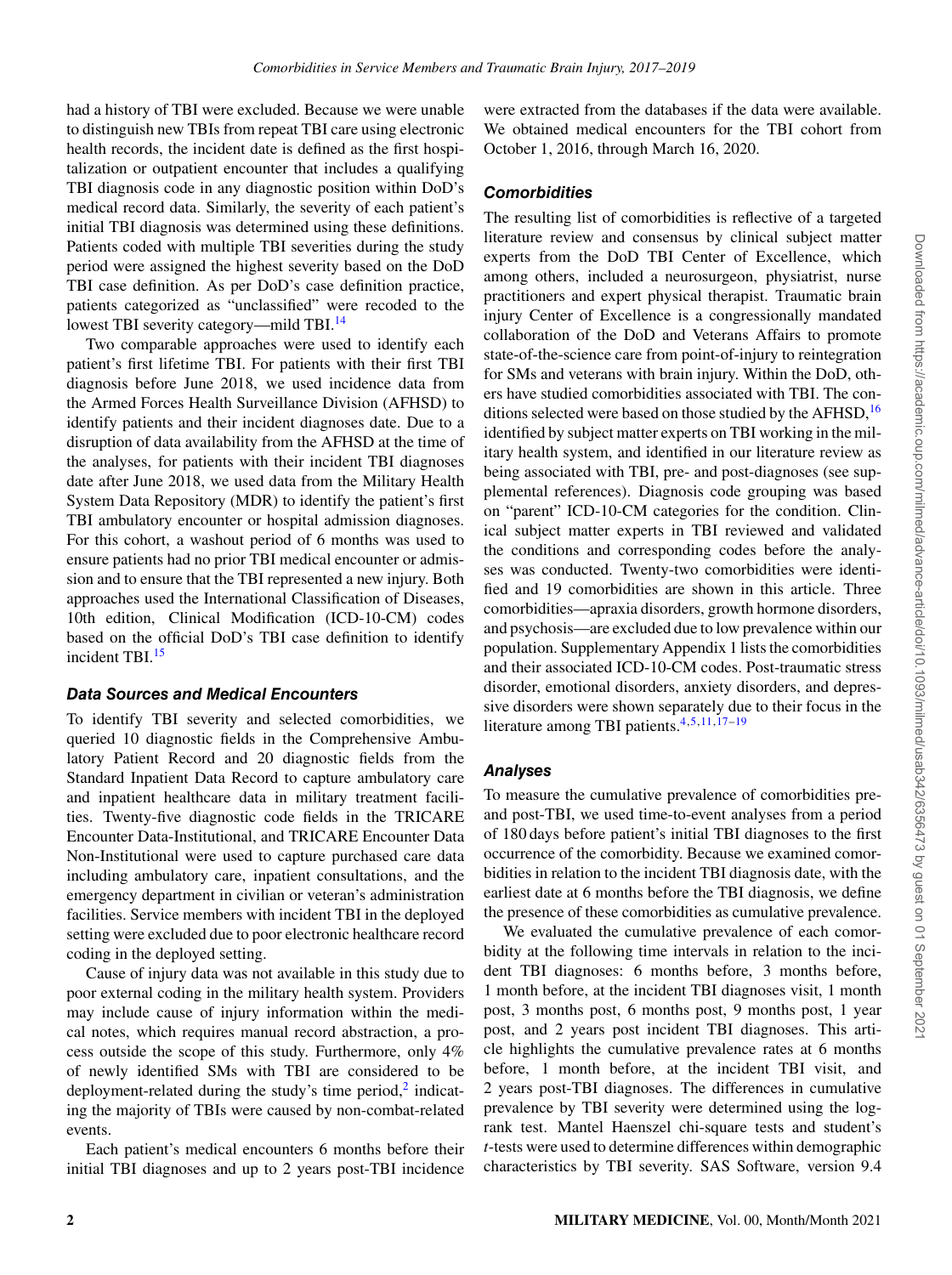(SAS Institute, Cary, NC) was used to conduct this analyses and R (R Core Team, Vienna, Austria) was used to develop the time-to-event graphs. This study was approved by the U.S. Army Public Health Review Board (DV-15-04).

# **RESULTS**

# *Cohort Demographic Characteristics*

We identified 47,299 SMs for this study. The majority of our TBI cohort had mild TBI  $(n = 42.018, 88.8\%)$  followed by moderate ( $n = 4964$ , 10.5%), severe ( $n = 234$ , 0.5%), and penetrating TBI severity  $(n = 101, 0.2\%)$  (Table I). Within our cohort, 81.9% were male, 64.2% were white, and 46.9% were junior enlisted officers (Supplementary Table S1). Less than half of our cohort (45.6%) were in the 18-24 age range (Table I). Most of our cohort were Army (59.9%) (Table I) and active duty (93.8%) (Supplementary Table S1). The mean patient follow-up time was 481.4 days (Supplementary Table S1). Age, sex, rank, and mean patient follow-up time differed by TBI severity and were statistically significant.

# *Prevalence of Comorbidities*

Among the 19 identified comorbidities, the five most frequent comorbidities identified during the study follow-up were cognitive disorders (51.9%), sleep disorders (45.0%), PTSD (36.0%), emotional disorders (22.7%), and anxiety disorders (22.6%). Ear disorders (20.7%), psychological behavioral disorders (20.2%), visual disorders (16.5%), depressive disorders (15.7%), and alcohol and substance abuse disorders (10.8%) rounded off the top ten conditions prevalent in our cohort throughout the study period (Table I). Cognitive disorders, sleep disorders, PTSD, and emotional disorders were the four most common conditions across TBI severities. Other

|                  | TBI severity                                                                                                                                                                                                                                                                                                            | Mild<br>$N(\%)$                                                                                                                                                                                               | Moderate<br>$N(\%)$                                                                                                                                                                               | Severe<br>$N(\%)$                                                                                                                                                                 | Penetrating<br>$N(\%)$                                                                                                                                                  | All<br>$N(\%)$                                                                                                                                                                                                   |
|------------------|-------------------------------------------------------------------------------------------------------------------------------------------------------------------------------------------------------------------------------------------------------------------------------------------------------------------------|---------------------------------------------------------------------------------------------------------------------------------------------------------------------------------------------------------------|---------------------------------------------------------------------------------------------------------------------------------------------------------------------------------------------------|-----------------------------------------------------------------------------------------------------------------------------------------------------------------------------------|-------------------------------------------------------------------------------------------------------------------------------------------------------------------------|------------------------------------------------------------------------------------------------------------------------------------------------------------------------------------------------------------------|
| Age <sup>a</sup> | 18-24<br>25-34<br>35-44<br>45-64<br>Unknown                                                                                                                                                                                                                                                                             | 19,352 (46.1)<br>11,534(27.5)<br>8,011 (19.1)<br>3,029(7.2)<br>92(0.2)                                                                                                                                        | 2,093(42.3)<br>1,380(27.9)<br>1,030(20.8)<br>438 (8.9)<br>5(0.1)                                                                                                                                  | 96(41.0)<br>73 (31.2)<br>44(18.8)<br>21(9.0)<br>0(0.0)                                                                                                                            | 42(41.6)<br>38 (37.6)<br>15(14.9)<br>06(5.9)<br>0(0.0)                                                                                                                  | 21,583 (45.6)<br>13,025 (27.5)<br>9,100 (19.2)<br>3,494 (7.4)<br>97(0.2)                                                                                                                                         |
| Service          | Army<br>Air Force<br>Marines<br>Navy<br><b>Coast Guard/Public Health</b><br>Service/Other                                                                                                                                                                                                                               | 25,052(59.6)<br>5,833 (13.9)<br>5,308 (12.6)<br>5,564 (13.2)<br>261(0.6)                                                                                                                                      | 3,103(62.7)<br>546(11.0)<br>668 (13.5)<br>573 (11.6)<br>56(1.1)                                                                                                                                   | 132(56.4)<br>32(13.7)<br>31(13.3)<br>35(15.0)<br>4(1.7)                                                                                                                           | 58 (57.4)<br>10(9.9)<br>15(14.9)<br>18 (17.8)<br>0(0.0)                                                                                                                 | 28,345 (59.9)<br>6,421(13.6)<br>6,022(12.7)<br>6,190(13.1)<br>321(0.7)                                                                                                                                           |
| Comorbidities    |                                                                                                                                                                                                                                                                                                                         |                                                                                                                                                                                                               |                                                                                                                                                                                                   |                                                                                                                                                                                   |                                                                                                                                                                         |                                                                                                                                                                                                                  |
| Top 4            | Cognitive disorders<br>Sleep disorders<br>Post-traumatic stress<br>disorder (PTSD)<br><b>Emotional disorders</b>                                                                                                                                                                                                        | 21,197 (50.4)<br>18,373 (43.7)<br>14,895 (35.4)<br>9,057(21.6)                                                                                                                                                | 3,101(62.7)<br>2,725(55.1)<br>1,997(40.4)<br>1,528(30.9)                                                                                                                                          | 191 (81.6)<br>138 (59.0)<br>115(49.1)<br>109(46.6)                                                                                                                                | 59 (58.4)<br>48 (47.5)<br>42(41.6)<br>24(23.8)                                                                                                                          | 24,548 (51.9)<br>21,284 (45.0)<br>17,049(36.0)<br>10,718(22.7)                                                                                                                                                   |
| Other            | Alcohol and substance abuse<br>disorders                                                                                                                                                                                                                                                                                | 4,352(10.4)                                                                                                                                                                                                   | 671(13.6)                                                                                                                                                                                         | 62(26.5)                                                                                                                                                                          | 17(16.8)                                                                                                                                                                | 5,102(10.8)                                                                                                                                                                                                      |
|                  | Anxiety disorders<br>Depressive disorders<br>Ear disorders<br>Epilepsy<br>Headache<br>Heterotopic disorders<br>Neck disorders<br>Numbness disorders<br>Phobia<br>Psychological and behavioral<br>disorders<br>Speech disorders<br>Urinary disorders<br>Venous embolism<br>thrombosis (VET)<br>Visual disorders<br>Total | 9,257(22.0)<br>6,478(15.4)<br>8,263(19.7)<br>394(0.9)<br>2,464(5.9)<br>16(0.0)<br>1,029(2.4)<br>4,086(9.7)<br>814(1.9)<br>8,330 (19.8)<br>420(1.0)<br>1,991(4.7)<br>135(0.3)<br>6,159(14.7)<br>42,018 (100.0) | 1,342(27.1)<br>865 (17.5)<br>1,433(29.0)<br>120(2.4)<br>436(8.8)<br>7(0.1)<br>150(3.0)<br>638 (12.9)<br>88 (1.8)<br>1,131 (22.9)<br>96(1.9)<br>266(5.4)<br>62(1.3)<br>1,510(30.5)<br>4,946(100.0) | 71(30.3)<br>58 (24.8)<br>92 (39.3)<br>20(8.5)<br>30(12.8)<br>2(0.9)<br>11(4.7)<br>33(14.1)<br>04(1.7)<br>55(23.5)<br>30(12.8)<br>31(13.2)<br>25(10.7)<br>89 (38.0)<br>234 (100.0) | 30(29.7)<br>21(20.8)<br>23(22.8)<br>7(6.9)<br>08(7.9)<br>1(1.0)<br>1(1.0)<br>12(11.9)<br>00(0.0)<br>19(18.8)<br>09(8.9)<br>07(6.9)<br>04(4.0)<br>32(31.7)<br>101(100.0) | 10,700(22.6)<br>7,422 (15.7)<br>9,811 (20.7)<br>541(1.1)<br>2,938(6.2)<br>26(0.1)<br>1,191(2.5)<br>4,769(10.1)<br>906(1.9)<br>9,535(20.2)<br>555(1.2)<br>2,295(4.9)<br>226(0.5)<br>7,790(16.5)<br>47,299 (100.0) |

<span id="page-2-0"></span><sup>a</sup>Mantel Haenszel chi-square is significant at *P* < .001.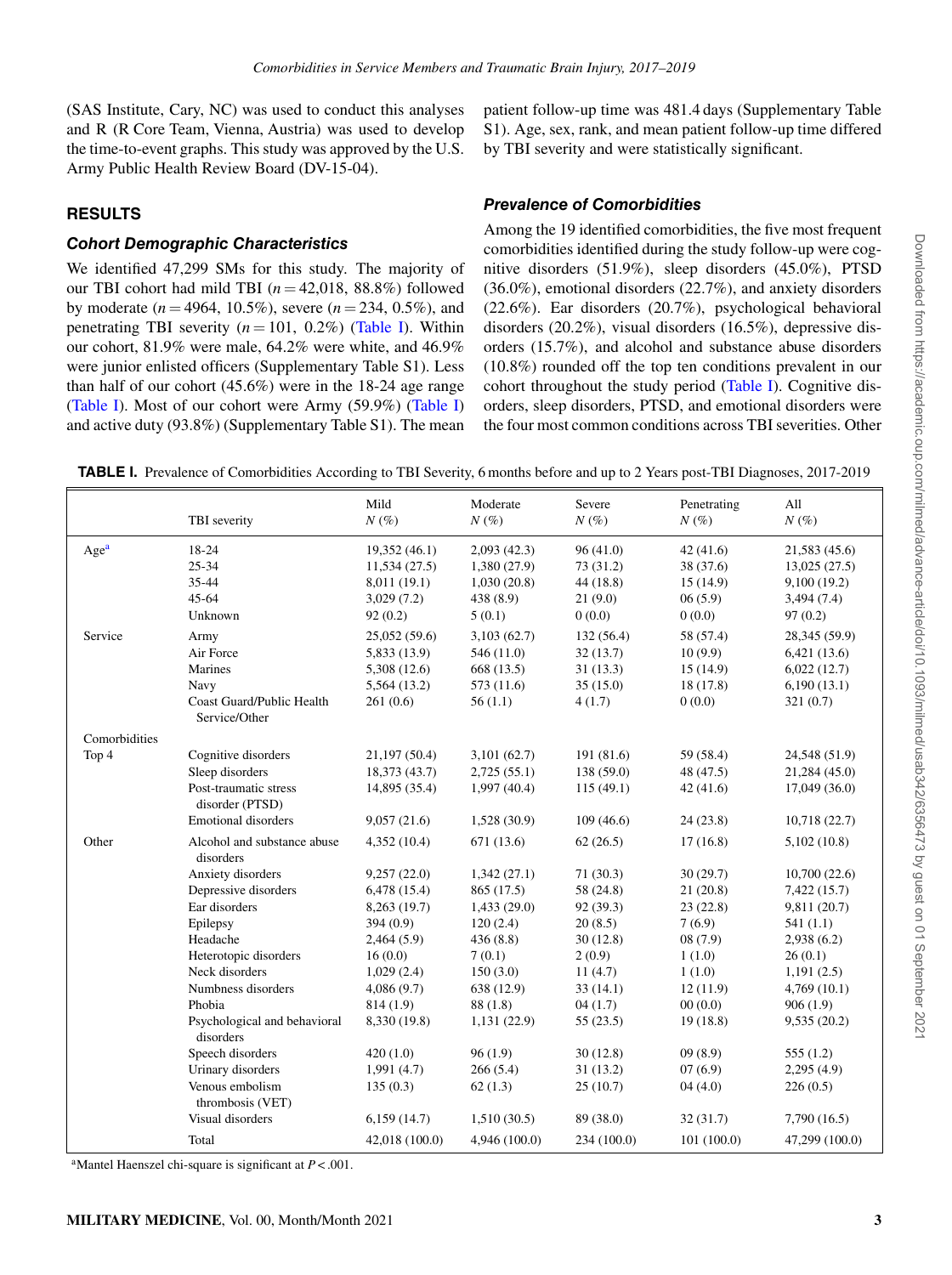comorbidities varied in frequency within each severity group. Thirty-one percentage of moderate TBI patients and 32% of penetrating TBI patients had a visual disorder diagnosis. Over 39% of severe TBI patients had an ear disorder diagnosis and over 38% had a visual disorder diagnosis.

# *Time-to-Event Analyses: Top Four Comorbidities*

Supplementary Appendix 2 shows the prevalence of the top four comorbidities—cognitive disorder, sleep disorder, PTSD, and emotional disorder—at different follow-up times by TBI severity.

# *Cognitive Disorders*

Among mild TBI patients the prevalence of cognitive disorders rose from 0.1% (95% confidence interval [CI]: 0.1-0.1) 6 months before the initial TBI diagnosis to over half (54.8%; 95% CI: 54.3-55.3) by 2 years post-TBI diagnosis. Moderate TBI patients experienced a similar trend with nearly twothirds being diagnosed with cognitive disorders (66.2%; 95% CI: 64.7-67.7) 2 years post-TBI diagnosis. The cumulative prevalence rose from 7.9% (95% CI: 4.0-15.2) 1 month before the TBI diagnoses to 83.2% (95% CI: 77.9-87.9) for severe TBI patients and from 17.9% (95% CI: 13.6-23.5) 1 month before to 63.2% (95% CI: 52.8-73.7) for penetrating TBI patients 2 years post initial diagnoses. The overall log-rank testacross severities was significant  $(P < .001)$  ([Fig. 1](#page-3-0)).

# *Sleep Disorders*

At the time of TBI diagnoses, about one-quarter of the mild (25.9%, 95% CI: 25.5-26.3), moderate (28.2%, 95% CI: 27.0-29.5), and severe TBI (25.2%, 95% CI: 20.1-31.3) were diagnosed with sleep disorders. Approximately, one-fifth of penetrating TBI patients (18.8%, 95% CI: 12.4-27.9) were diagnosed with sleep disorders at the time of the initial TBI diagnosis. The cumulative prevalence of sleep disorders rose across all severities. Nearly half of the mild (47.5%, 95% CI: 47.0-48.1) and penetrating TBI patients (52.1%, 95% CI: 41.8-63.3) were diagnosed with sleep disorders after 2 years. For moderate (59.3; 95% CI: 57.8-60.9) and penetrating TBI patients (63.5, 95% CI: 56.7-70.3), nearly 60% were diagnosed with sleep disorders after 2 years of follow-up([Fig. 2](#page-4-0)).

# *Post-Traumatic Stress Disorder*

The prevalence of PTSD across all TBI patients were nearly zero 6 months before their TBI diagnoses at the beginning of the follow-up period. Two years post diagnosis, the cumulative prevalence of PTSD rose to 39.4% (95% CI: 38.8-39.9) among mild, 44.5% (95% CI: 43.0-46.1) among moderate,

<span id="page-3-0"></span>

**FIGURE 1.** Time-to-event analyses for the prevalence of cognitive disorders by TBI severity.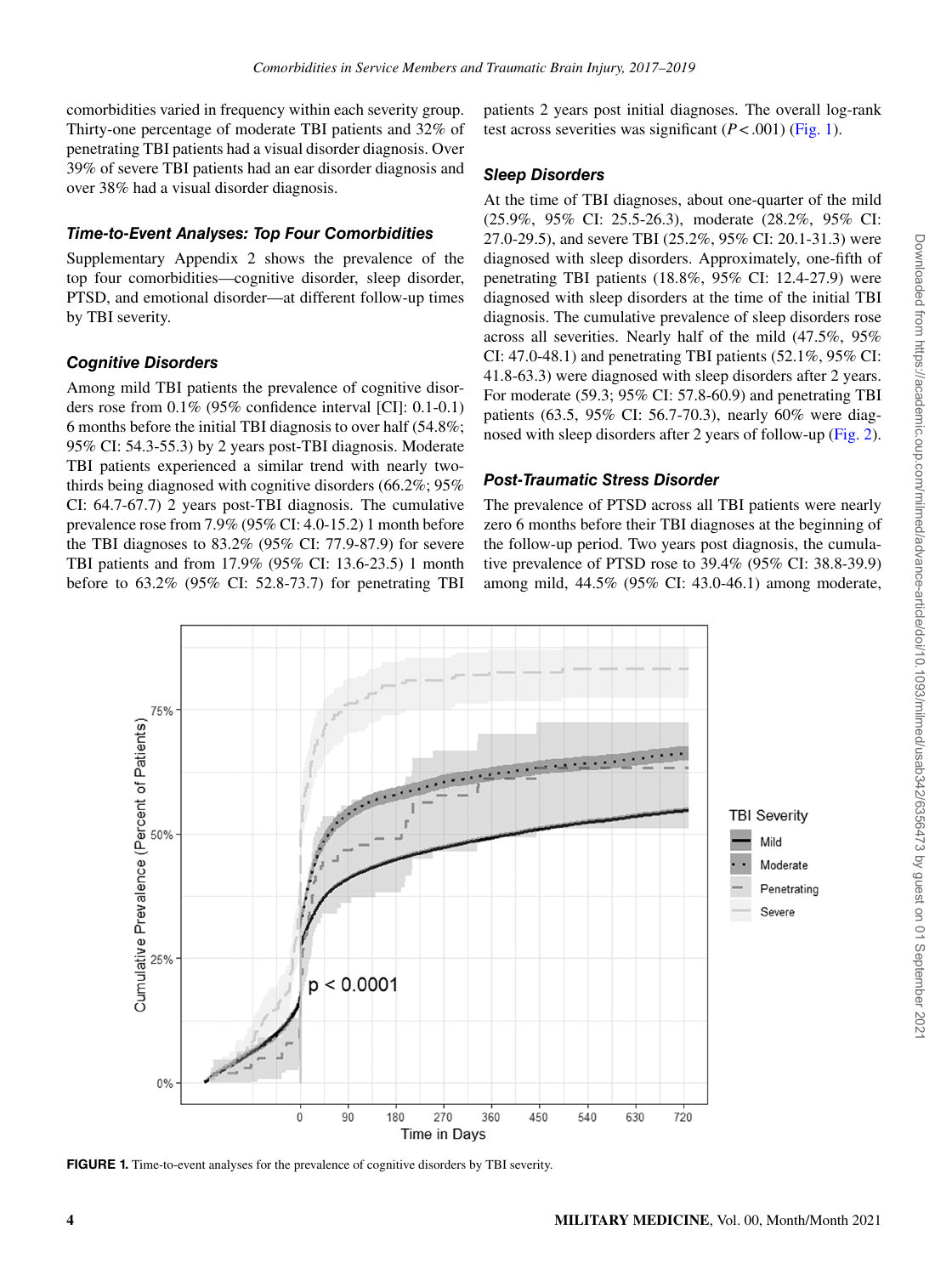<span id="page-4-0"></span>

**FIGURE 2.** Time-to-event analyses for the prevalence of sleep disorders by TBI severity.

and 54.1% (95% CI: 47.2-61.4) among severe TBI, and 46.5% (95% CI: 36.3-58.0) among penetrating TBI patients by 2 years post-TBI diagnosis([Fig. 3](#page-5-0)).

### *Emotional Disorders*

At the time of the patient's initial TBI diagnosis, emotional disorders was around 10% among mild (9.4%; 95% CI: 9.1-9.6) and moderate (11.7%; 95% CI: 10.9-12.7) TBI patients. This prevalence rose to nearly one-quarter (24.3%; 95% CI: 23.8-24.7) among mild TBI patients and to over one-third (34.1%; 95% CI: 32.7-35.6) among moderate TBI patients 2 years after TBI diagnosis. Severe TBI patients experienced a similar trend with the cumulative prevalence rising from 16.7% (95% CI: 12.5-22.1) at the time of the TBI diagnosis to over half  $(50.4\%; 95\% \text{ CI: } 43.6-57.5)$  2 years post-TBI diagnosis. Among penetrating TBI patients, the cumulative prevalence rose from 5.9% (95% CI: 2.7-12.8) at the time of the TBI diagnosis to 29.6% (95% CI: 20.4-41.8) at the end of the 2-year follow-up (Supplementary Figure S1).

#### *Time-To-Event Analyses: Other Comorbidities*

Supplementary Appendix 3 shows the prevalence of the other 15 comorbidities, at different follow-up times by TBI severity. The prevalence of alcohol or substance abuse disorders

30 days before the initial TBI diagnosis was 3.6%, 3.7%, 8.6%, and 2.0% for mild, moderate, severe, and penetrating TBI patients, respectively. At the end of the follow-up period, it rose to 11.8%, 15.1%, 28.3%, and 18.5% among mild, moderate, severe, and penetrating TBI patients, respectively.

Thirty days before their initial TBI diagnosis, 7.5% of mild, 7.0% of moderate, 9.8% of severe, and 5.9% of penetrating TBI patients had an anxiety disorder. The prevalence of anxiety disorders rose to 25.2% for mild TBI patients, 30.9% for moderate TBI patients, 34.2% for severe TBI patients, and 36.6% for penetrating TBI patients 2 years post-TBI diagnosis.

Five percentage of mild, 4.8% of moderate, 7.3% of severe, and 5.9% of penetrating TBI patients had a diagnosis of a depressive disorder 30 days before their initial TBI diagnosis. The cumulative prevalence of depressive disorders rose to 18.1% among mild TBI patients, 20.6% among moderate TBI patients, 27.2% among severe TBI patients, and 25.9% among penetrating TBI patients 2 years post-TBI diagnosis.

The prevalence of headache at the time of TBI diagnosis was 2.2% (95% CI: 2.1-2.4) among mild TBI patients, 2.1% (95% CI: 1.7-2.5) among moderate TBI patients, 3.0% (95% CI: 1.4-6.2) among severe TBI patients, and 1.0% (95% CI: 0.1-6.8) among penetrating TBI patients. Two years post-TBI diagnosis, the prevalence of a headache disorder increased to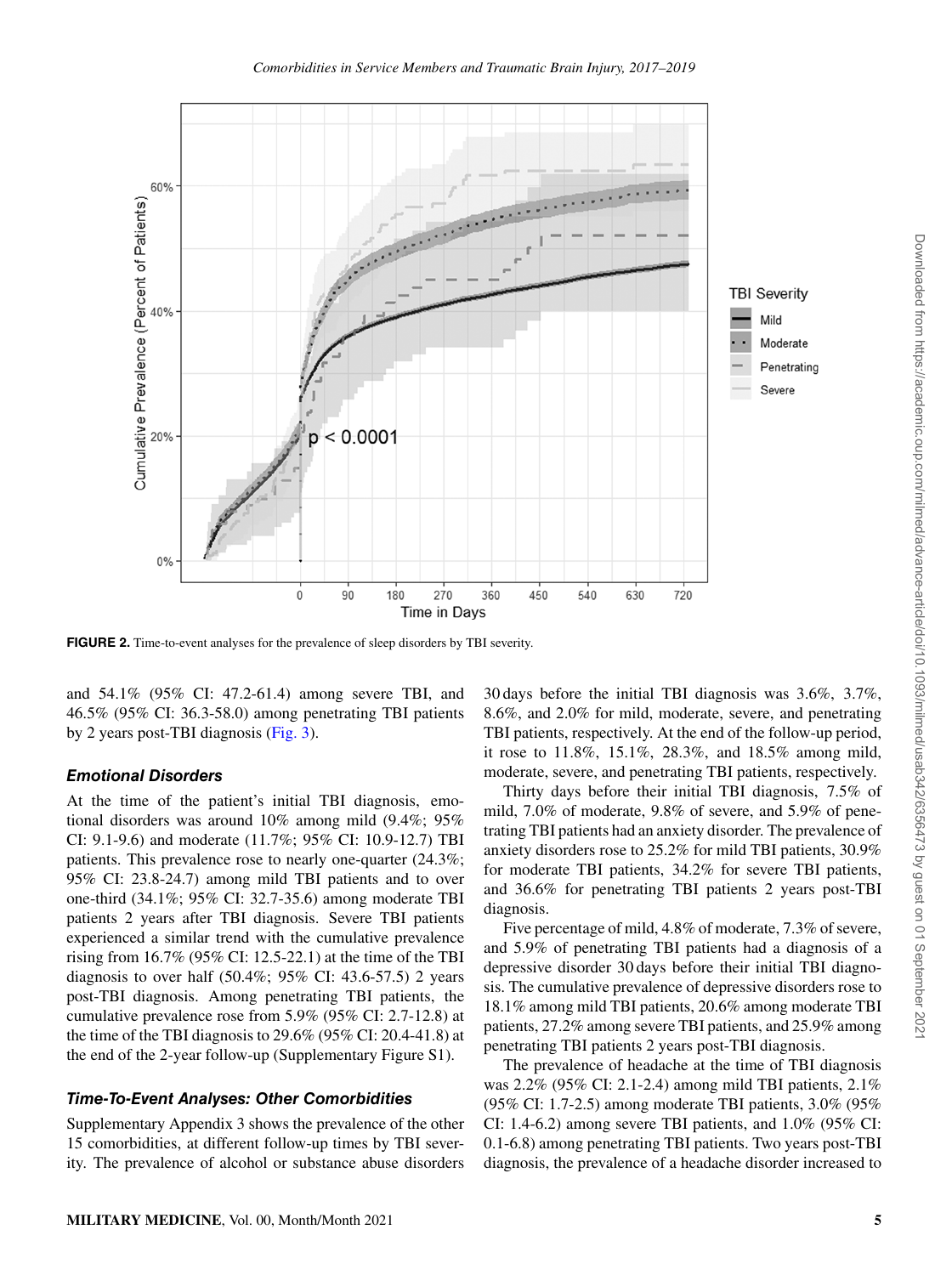<span id="page-5-0"></span>

**FIGURE 3.** Time-to-event analyses for the prevalence of post-traumatic stress disorder (PTSD) by TBI severity.

6.5%, 9.9%, 14.1%, and 9.0% among mild, moderate, severe, and penetrating TBI patients, respectively.

## **DISCUSSION**

We examined a large cohort of active and reserve/guard SMs and the prevalence of TBI-related comorbidities before, during, and after their initial TBI diagnosis. Our study shows that several comorbidities afflict TBI patients before and after their incident diagnosis, which aligns with other literature.  $6,18,20,21$  $6,18,20,21$  $6,18,20,21$  $6,18,20,21$  $6,18,20,21$  $6,18,20,21$  $6,18,20,21$  Cognitive disorders, sleep disorders, and PTSD have been reported to be common conditions associated with TBI.[4](#page-6-3),[12](#page-7-13),[22](#page-7-14)–[25](#page-7-15) Cognitive impairment has been reported in TBI patients, with estimates as high as 65% among moderate and severe TBI patients, $22$  and our severe TBI population, a large cohort of SMs newly diagnosed with TBI, showed higher prevalence of cognitive conditions. Sleep disorders have been found to be a common comorbidity associated with TBI ranging from 30% to 70% of TBI patients. $23,24$  $23,24$  $23,24$  Our study found that 48% to 64% of TBI patients were diagnosed with a sleep disorder at some point during the study period, varying by TBI severity. Other studies have found that the prevalence of PTSD among TBI patients range from 27% to  $44\%, 4,12,25$  $44\%, 4,12,25$  $44\%, 4,12,25$  $44\%, 4,12,25$  $44\%, 4,12,25$  and our study found a higher prevalence, between 39 and 54% of TBI patients diagnosed with PTSD, varying by TBI severity. Ten percentage to 28% of TBI patients experienced emotional

symptoms.[26](#page-7-18),[27](#page-7-19) Over one-fifth of TBI patients within our study were diagnosed with emotional disorders. Anxiety disorders, depressive disorders, and ear disorders, while lower within our cohort, fell within the range of prevalence esti-mates found in other research.<sup>[5](#page-6-4),[8](#page-7-1),[17](#page-7-8),[18](#page-7-10)</sup> Similar to findings by Gould et al., severe TBI patients had higher prevalence of comorbidities within 1 year following TBI. $^{20}$  $^{20}$  $^{20}$ 

Headache, a commonly cited condition associated with TBI, with prevalence estimates ranging from 28% to  $97\%$  $97\%$ ,  $9,13,28,29$  $9,13,28,29$  $9,13,28,29$  $9,13,28,29$  $9,13,28,29$  $9,13,28,29$  was less prevalent within our cohort when compared to the literature. This may be due to a number of reasons including differences in cohort composition, time periods examined, as well as possible limitations associated with coding of headache in the military health system. $29-32$  $29-32$  $29-32$ For patients with significant polytrauma, clinicians may focus their attention on conditions of highest acuity or populate diagnostic fields with polytrauma-related diagnoses, thus not coding for all conditions experienced by the patient. In the cases of more severe brain injury, the patient's cognitive state may limit their ability to identify and appreciate head pain.<sup>[33](#page-7-23)</sup> Other studies have noted higher prevalence of select comorbidities than what we found in our study; however, this may be due to smaller samples, sample composition, different study designs, and investigators looking at different comorbidities concurrently.[10](#page-7-0),[18](#page-7-10),[19](#page-7-9),[21](#page-7-12),[34](#page-7-24)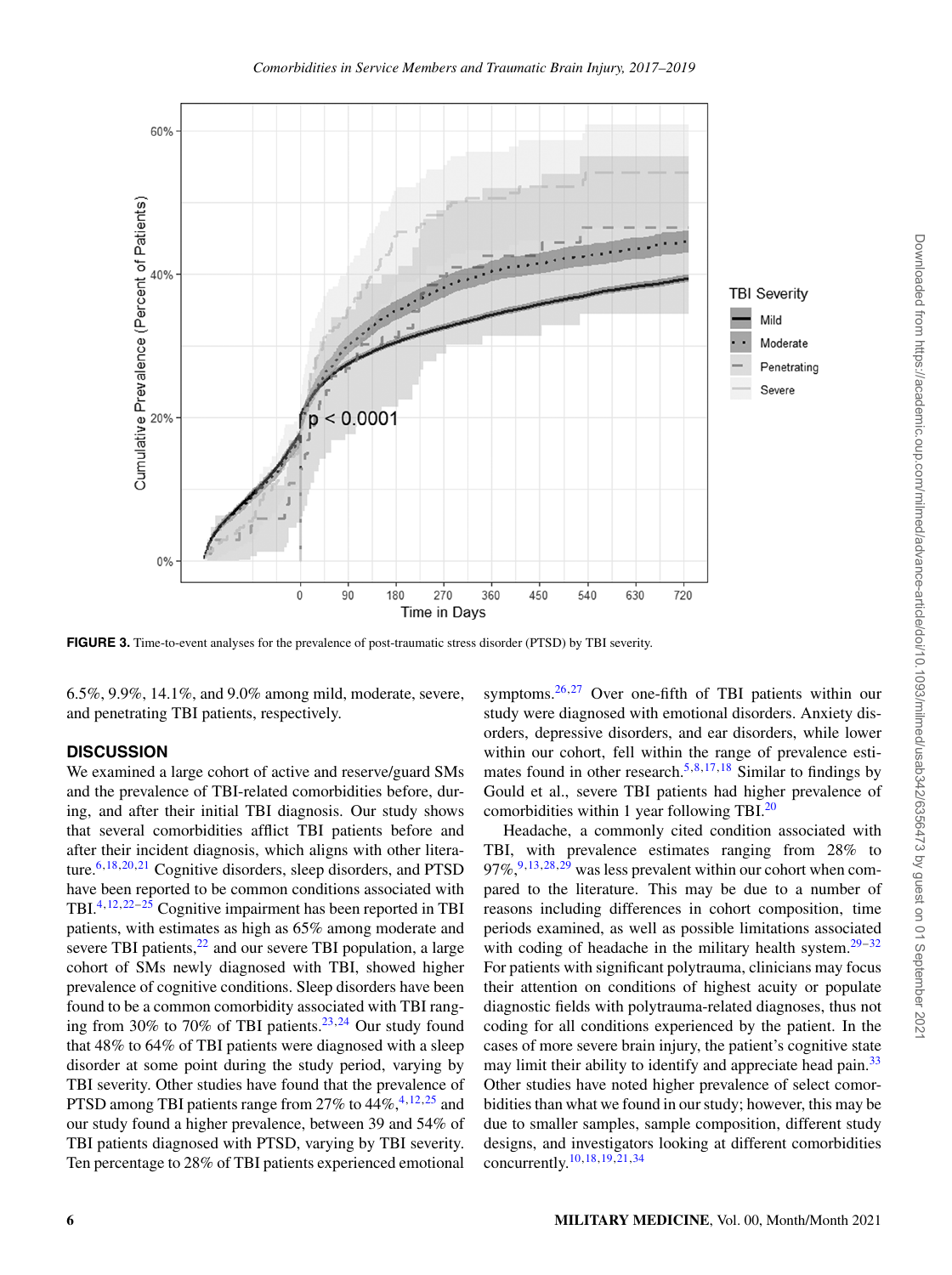Some conditions among the general population are prevalent before TBI, notably depression, alcohol and substance abuse, and anxiety.<sup>[6](#page-6-5),[20](#page-7-11),[34](#page-7-24)</sup> Our study found that less than  $10\%$ of SMs experienced these conditions before incident TBI diagnoses, although severe TBI patients had a higher prevalence of these disorders compared to other groups. Although alcohol and substance abuse is a risk factor for TBI $,35$  $,35$  the condition has been underreported within the military popula- $\[\text{tion}^{7,36}\]$  $\[\text{tion}^{7,36}\]$  $\[\text{tion}^{7,36}\]$  $\[\text{tion}^{7,36}\]$  $\[\text{tion}^{7,36}\]$  possibly due to service requirements for active duty or reluctance to discuss these issues with medical professionals.

There are several strengths to using the military health system data for this study. We were able to follow TBI patients longitudinally and assess the temporal relationship of different comorbidities to the incident TBI. Because the MDR contains patient's electronic health record data, the data come directly from medical providers and pharmacists, resources that can generally be considered more accurate than patient self-report, particularly in longitudinal analyses.  $37,38$  $37,38$  $37,38$  Additionally, because data from multiple facilities across the world are entered into the military health system, our findings are more generalizable to the military population than a single study in a single setting. $38$ 

### **LIMITATIONS**

As with any studying using electronic health records, there are a number of limitations. Surveillance bias, whereby clinicians trained specifically to look for specific comorbidities associated with TBI, may increase the prevalence of select comorbidities. This bias is particularly relevant post-TBI diagnoses as patients return for follow-up care, increasing the likelihood for other comorbidities to be identified. Because we are dealing with active duty military SMs, some comorbidities such as alcohol and substance abuse disorders and mental health disorders $37,39$  $37,39$  $37,39$  may be underreported because of the stigma associated with reporting these conditions to clinicians. Delayed reporting of comorbidities by SMs may limit the data available for this study because we restricted our analyses to 2 years after the incident TBI diagnoses.

Furthermore, the MDR is a large healthcare dataset used not only to capture diagnoses, but also healthcare utilization and billing. Due to variations in coding protocol and practices by site and by provider, conditions may be over or underrepresented in the data. The ICD-10-CM codes, the primary indicator of comorbidities used in this study, are subject to errors in coding from data entry and patients can be misclassified due to misdiagnoses or miscoding by the provider. $32,38$  $32,38$  $32,38$ Furthermore, the accuracy of ICD-10-CM diagnostic codes varies by condition. $30,32,38$  $30,32,38$  $30,32,38$  $30,32,38$  $30,32,38$  Clinicians may be frustrated from entering coding data with search queries that result in a large number of results leading to underreporting of some comorbidities. This study is limited to those conditions with their own specific ICD-10-CM codes and to the number of allowable diagnostic codes that can be entered within each data system. Although ICD-10-CM codes may underestimate specific conditions, they still serve as an effective indicator for

monitoring trends.<sup>[31](#page-7-31)</sup> Despite these drawbacks, benefits to using the MDR outweigh its limitations for these analyses.<sup>[40](#page-7-32)</sup>

In some studies, coding algorithms are used to verify cases using ICD-10-CM data. However, coding algorithms were not standardized for the comorbidities we selected in our study; therefore, other studies may apply slightly different coding methodologies for each comorbidity compared to our analyses.

## **IMPLICATIONS FOR FUTURE RESEARCH**

Injuries to the brain can have a wide variation on comorbid presentation and impact patients in the short and long term. Our research shows that a large proportion of TBI are afflicted with comorbidities, especially post-TBI, indicating many TBI patients have a complex profile, warranting a multifaceted treatment plan. We should continually monitor comorbidities among this population and extend the timeline of observation, identify comorbid clusters within this population, and determine the elevated risk associated with TBI and specific comorbidities. Monitoring comorbidities associated with TBI within the U.S. Military population is necessary to acknowledge and to improve our understanding of how these conditions impact TBI care and recovery.

#### **ACKNOWLEDGMENT**

None declared.

#### **SUPPLEMENTARY MATERIAL**

[Supplementary material](https://academic.oup.com/milmed/article-lookup/doi/https://doi.org/10.1093/milmed/usab342#supplementary-data) is available at *Military Medicine* online.

#### **FUNDING**

None declared.

# **CONFLICT OF INTEREST STATEMENT**

None declared.

#### **REFERENCES**

- <span id="page-6-0"></span>1. US Centers for Disease Control: *Surveillance Report of Traumatic Brain Injury-related Emergency Department Visits, Hospitalizations, and Deaths*. 2014.
- <span id="page-6-1"></span>2. Traumatic Brain Injury Center of Excellence: DoD worldwide numbers for TBI. 2019. [https://health.mil/About-MHS/OASDHA/](https://health.mil/About-MHS/OASDHA/Defense-Health-Agency/Research-and-Development/Traumatic-Brain-Injury-Center-of-Excellence/DOD-TBI-Worldwide-Numbers) [Defense-Health-Agency/Research-and-Development/Traumatic-](https://health.mil/About-MHS/OASDHA/Defense-Health-Agency/Research-and-Development/Traumatic-Brain-Injury-Center-of-Excellence/DOD-TBI-Worldwide-Numbers)[Brain-Injury-Center-of-Excellence/DOD-TBI-Worldwide-Numbers;](https://health.mil/About-MHS/OASDHA/Defense-Health-Agency/Research-and-Development/Traumatic-Brain-Injury-Center-of-Excellence/DOD-TBI-Worldwide-Numbers) accessed February 27, 2020.
- <span id="page-6-2"></span>3. Holdeman TC: Invisible wounds of war: psychological and cognitive injuries, their consequences, and services to assist recovery. Psychiatric Ser 2009; 60(2): 273.
- <span id="page-6-3"></span>4. Bryant RA, Marosszeky JE, Crooks J, Baguley IJ, Gurka JA: Posttraumatic stress disorder and psychosocial functioning after severe traumatic brain injury. J Nerv Ment Dis 2001; 189(2): 109–13.
- <span id="page-6-4"></span>5. Gould KR, Ponsford JL, Spitz G: Association between cognitive impairments and anxiety disorders following traumatic brain injury. J Clin Exp Neuropsychol 2014; 36(1): 1–14.
- <span id="page-6-5"></span>6. Hammond FM, Corrigan JD, Ketchum JM, et al: Prevalence of medical and psychiatric comorbidities following traumatic brain injury. J Head Trauma Rehabil 2019; 34(4): E1–10.
- <span id="page-6-6"></span>7. Heltemes KJ, Dougherty AL, MacGregor AJ, Galarneau MR: Alcohol abuse disorders among U.S. service members with mild traumatic brain injury. Mil Med 2011; 176(2): 147–50.